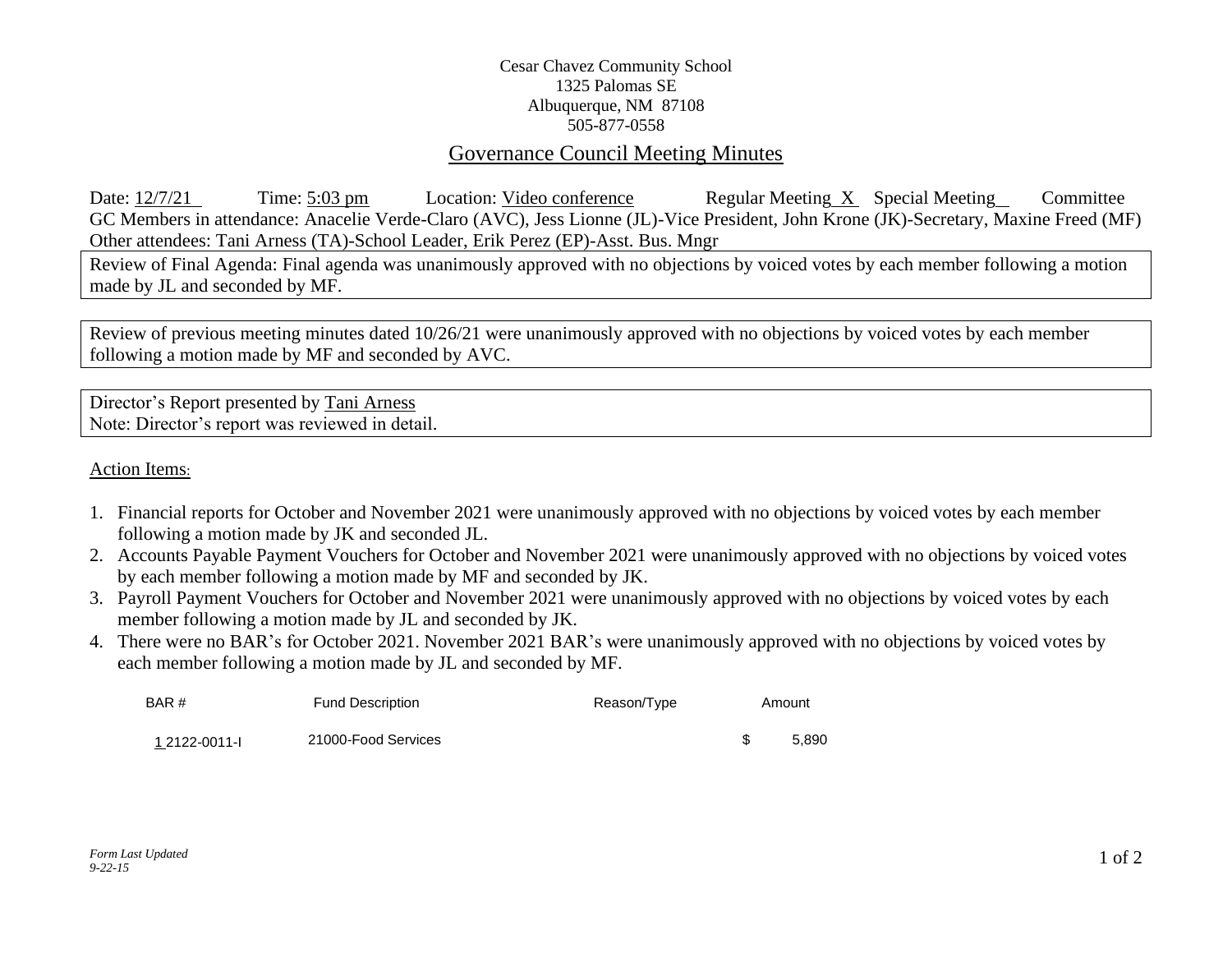|                | <b>Cesar Chavez Community School</b><br>1325 Palomas SE<br>Albuquerque, NM 87108<br>505-877-0558 |                                       |         |
|----------------|--------------------------------------------------------------------------------------------------|---------------------------------------|---------|
| 2 2122-0012-1  | 23000-Non-Instructional Support                                                                  | To adjust FY22 budgeted cash \$       | 4,676   |
| 3 2122-0013-l  | 26207-CNM Foundation                                                                             | to actual cash as of $6/30/2021$ . \$ | 74      |
| 4 2122-0014-I  | 31600-Capital Improvements HB33                                                                  | S                                     | 4,428   |
| 5 2122-0015-I  | 31701-Capital Improvements SB-9                                                                  | \$                                    | 2,265   |
| 6 2122-0016-M  | 24101-Title I ESEA                                                                               | 1000 Function Maintenance             |         |
| 7 2122-0017-M  | 24106-IDEA B                                                                                     | \$<br>1000 Function Maintenance<br>\$ |         |
| 8 2122-0018-M  | 24106-IDEA B                                                                                     | 2XXX Function Maintenance<br>\$       |         |
| 9 2122-0019-M  | 24189-Title IV                                                                                   | 2XXX Function Maintenance<br>\$       |         |
| 10 2122-0020-M | 27502-CTE Program                                                                                | 1000 Function Maintenance<br>\$       |         |
| 11 2122-0021-M | 24308-CAREs Act                                                                                  | 1000 Function Maintenance<br>\$       |         |
| 12 2122-0022-M | 24308-CAREs Act                                                                                  | 2XXX Function Maintenance             |         |
|                |                                                                                                  | To adjust FY22 budgeted cash          |         |
| 13 2122-0023-I | 11000-Operational                                                                                | to actual cash as of $6/30/2021$ .    | 175,690 |

- 5. A motion to approve Resolution for CCCS Policy: CCCS EMPLOYEE SICK LEAVE per HB2 2021 Policy was unanimously approved with no objections by voiced votes by each member following motion made by MF and seconded by JK.
- 6. A motion to approve CCCS Pandemic Masking and Safety Protocols Policy was unanimously approved with no objections by voiced votes by each member following motion made by AVC and seconded by JL.
- 7. A motion to approve Revision of CCCS Policy 4.02 Paid Time Off (Annual Leave/Sick Leave) was unanimously approved with no objections by voiced votes by each member following motion made by AVC and seconded by JK.
- 8. A motion to approve Building Purchase Resolution was unanimously approved with no objections by voiced votes by each member following motion made by JL and seconded by AVC.
- 9. A motion to approve New CTE Teacher Mentoring Stipend, \$1800, for the Executive Director was unanimously approved with no objections by voiced votes by each member following motion made by MF and seconded by AVC.

## Discussion Items:

- 1) On-going Community Input Invited on Black Education Act and CCCS Discipline Policies
- 2) ESSER III and ARP Funds ongoing Community Input Invited
- 3) COVID-19 and Education Program Discussion regarding challenges, benefits, and agreement to remain online for safety and stability.